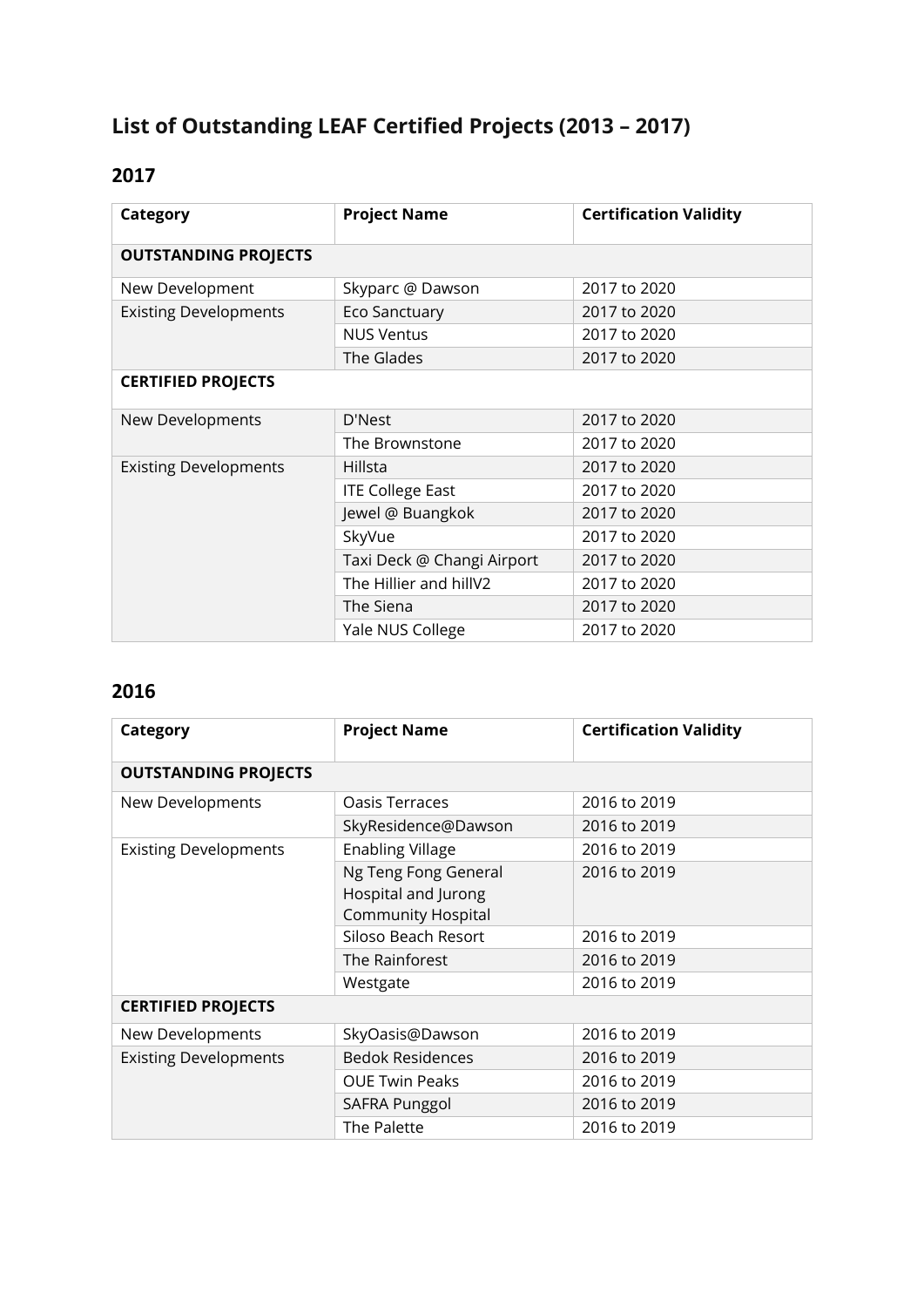### **2015**

| Category                     | <b>Project Name</b>                                 | <b>Certification Validity</b> |  |  |
|------------------------------|-----------------------------------------------------|-------------------------------|--|--|
| <b>OUTSTANDING PROJECTS</b>  |                                                     |                               |  |  |
| New Developments             | Kampung Admiralty                                   | 2015 to 2018                  |  |  |
|                              | Punggol Northshore District<br>Landscape Masterplan | 2015 to 2018                  |  |  |
|                              |                                                     |                               |  |  |
| <b>Existing Developments</b> | <b>Genting Hotel Jurong</b>                         | 2015 to 2018                  |  |  |
|                              | PARKROYAL on Pickering                              | 2015 to 2018                  |  |  |
| <b>CERTIFIED PROJECTS</b>    |                                                     |                               |  |  |
| New Developments             | Lush Acres                                          | 2015 to 2018                  |  |  |
|                              | Mapletree Business City<br>(Phase II)               | 2015 to 2018                  |  |  |
|                              | Skyline I & II @ Bukit Batok                        | 2015 to 2018                  |  |  |
|                              | Skyville@Dawson                                     | 2015 to 2018                  |  |  |
| <b>Existing Developments</b> | Foresta@Mt Faber                                    | 2015 to 2018                  |  |  |
|                              | Sentosa Cove                                        | 2015 to 2018                  |  |  |
|                              | SkyTerrace@Dawson                                   | 2015 to 2018                  |  |  |

#### **2014**

| <b>Category</b>              | <b>Project Name</b> | <b>Certification Validity</b> |  |  |
|------------------------------|---------------------|-------------------------------|--|--|
| <b>OUTSTANDING PROJECTS</b>  |                     |                               |  |  |
| New Developments             | Adana@Thomson       | 2014 to 2017                  |  |  |
|                              | Eco Sanctuary       | 2014 to 2017                  |  |  |
|                              | The Glades          | 2014 to 2017                  |  |  |
| <b>Existing Developments</b> | Solaris (One-North) | 2014 to 2017                  |  |  |
|                              | Tree House          | 2014 to 2017                  |  |  |
| <b>CERTIFIED PROJECTS</b>    |                     |                               |  |  |
| New Developments             | Clementi Cascadia   | 2014 to 2017                  |  |  |
|                              | Sky Habitat         | 2014 to 2017                  |  |  |
|                              | Yale NUS College    | 2014 to 2017                  |  |  |
| <b>Existing Developments</b> | Casa Clementi       | 2014 to 2017                  |  |  |
|                              | Highline Residence  | 2014 to 2017                  |  |  |
|                              | Punggol Breeze      | 2014 to 2017                  |  |  |
|                              | Vacanza@East        | 2014 to 2017                  |  |  |